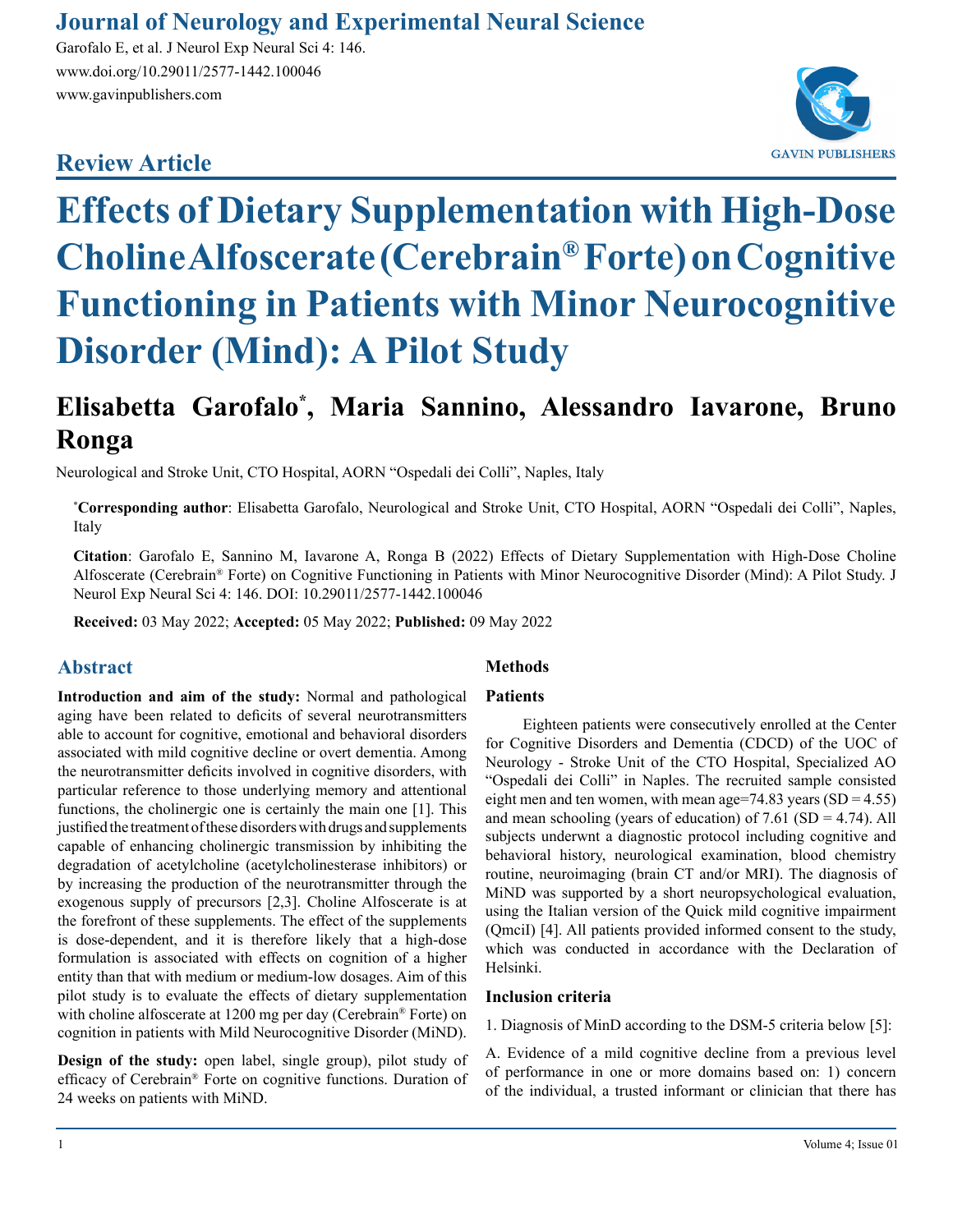been a slight decline in cognitive functions; 2) mild impairment of cognitive performance, preferably documented by standardized neuropsychological tests or, in their absence, by another quantified clinical evaluation.

B. Cognitive deficits do not interfere with independence in daily activities.

C. Cognitive deficits do not occur exclusively in the context of a delirium.

D. Cognitive deficits are not best explained by another mental disorder.

2. Age between 55 and 80 years.

3. Education: at least 5 years.

4. Corrected score at MMSE between 21 and 26 and corrected score at QmciI below the cut-off of 49.5.

5. No or minimal impairment of function at the IADL (no more than one point lost at the scale).

#### **Exclusion criteria**

1. Significant neurological disorders (cognitive impairment; overt dementia of any etiology; epilepsy; major stroke).

2. Major psychiatric disorders (psychosis; major depression; bipolar disorder)

3. Taking cognitive depressants.

4. Alcohol or substance abuse.

5. Significant general medical conditions (active neoplasms, decompensated cardiovascular or metabolic diseases, end-stage renal failure, etc.).

#### **Procedures**

#### **Timing**

After the recruitment, three evaluations were conducted: baseline (T0), at 12 weeks (T1) and at the outcome at 24 weeks (T2).

#### **Assessment**

The Mini Mental State Examination (MMSE) with correction of the scores based on the Italian normative values [6] was administered at all assessment times. Since the MMSE was included among the inclusion criteria, its score was assumed as an evaluation at T0, provided that the distance between recruitment and baseline did not exceed two weeks.

#### **Data analysis**

Given the non-continuous nature of the measurements, and the small size of the sample, non-parametric statistical methods were applied. The comparison between the MMSE scores at the various observation times was analyzed using the Wilcoxon rank test. Statistical analysis was supported by the statistical packages StatView and Medcalc running on PC.

#### **Results**

The mean MMSE score at T0 was  $23.17$  (SD = 2.87). This score was unchanged at T1 ( $M = 23.26$ ; SD = 3.03), with no statistical significance in the comparison  $(Z = -0.389; \text{ p: ns};$ Wilcoxon rank test). At T2, the mean MMSE score rose to 24.11  $(SD = 3.10)$  with a difference that was significant in comparison with the previous evaluation  $(Z = -2.266; p \ 0.023)$ . Figure 1 illustrates the temporal variations of the MMSE scores.



**Figure 1:** Changes in MMSE scores at the three observation times.

#### **Discussion and Conclusions**

The results of the study highlight the positive effect of high-dose choline alfoscerate on the cognitive performance of patients with MiND, thereby confirming the usefulness of a dietary supplementation with this supplement in the forms of mild cognitive impairment of the elderly. However, it should be emphasized that the effect occurs over reasonably extended times, as in the short term the scores at the MMSE remain substantially unchanged. Several factors could account for this "latency of effect". A first explanation, which could be labeled as "synaptic", points to the chronic deficiency of the cholinergic neurotransmitter, with the consequent changes in the density and sensitivity of the post-synaptic receptor, and which require the minimum biological times of reorganization of the receptor regulation, similarly to what happens for all drugs that with different processes (agonism, inhibition of reuptake or degradation) try to compensate for a neurotransmitter deficit. A second explanation, that we call "metabolic", is based on the evidence that there is a more general lack of choline responsible for a metabolic imbalance leading to